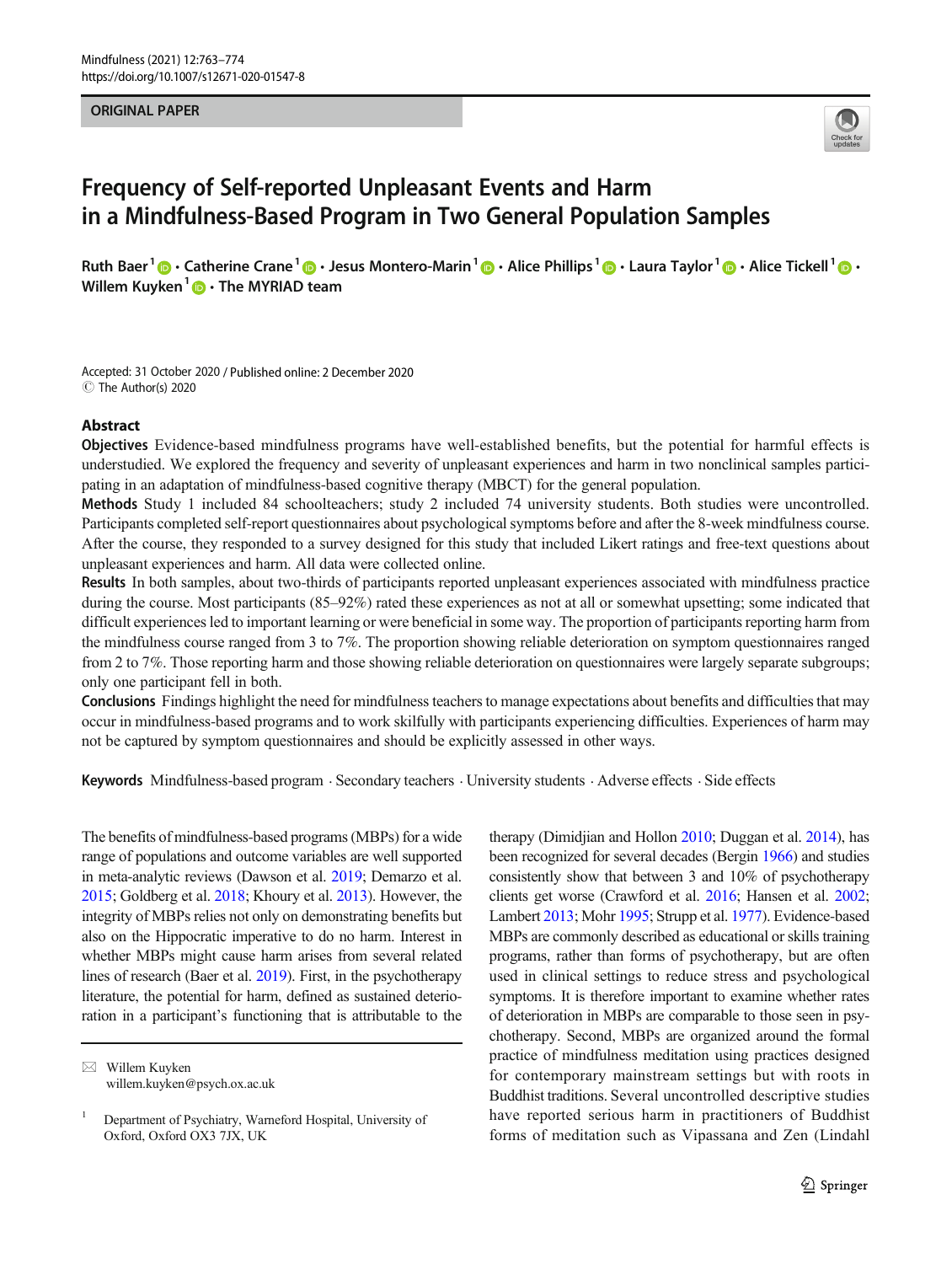et al. [2017;](#page-11-0) see Baer et al. [2019,](#page-10-0) for a review). Study of whether similar effects might arise in evidence-based MBPs is essential. Third, it is widely recognized that any program or intervention powerful enough to have substantial benefits might also cause harm (Dimidjian and Hollon [2010\)](#page-11-0) and that the study of treatment failure and negative outcomes can lead to improved treatment methods (Dimidjian and Hollon [2011;](#page-11-0) Mohr [1995](#page-11-0)).

The literature on harmful effects of MBPs is sparse. A few trials have reported deterioration on some variables in clinical and nonclinical samples, including stressed workers (Brooker et al. [2012](#page-10-0)), adolescents in a school setting (Johnson et al. [2016\)](#page-11-0), and cancer patients (Reynolds et al. [2017](#page-11-0)). However, meta-analyses have concluded that most studies show beneficial effects of MBPs in these populations (Dunning et al. [2019;](#page-11-0) Lomas et al. [2019;](#page-11-0) Piet et al. [2012](#page-11-0)). In a review of adverse effects of MBPs, Baer et al. ([2019](#page-10-0)) found that many papers do not report on harmful outcomes. In the minority of studies providing such data, increases in symptoms or the appearance of new symptoms occurred in 0–10.6% of participants. These effects were generally described as transitory, not clinically significant, or as opportunities to learn to work skilfully with difficult symptoms (Banks et al. [2015\)](#page-10-0), rather than as harmful. Reviews of randomized trials have shown that adverse effects, when reported, are no more common in MBPs than in control groups (Kuyken et al. [2016](#page-11-0); Wong et al. [2018\)](#page-11-0).

Overall, these findings suggest that the practice of mindfulness meditation in evidence-based MBPs can be uncomfortable and difficult, but that harm is probably rare. However, these findings must be interpreted cautiously for several reasons. First, adverse and harmful effects are often not reported in studies of psychological therapies broadly and MBP studies specifically. This may be due to the expectation that temporary increases in symptoms or discomfort are part of the therapeutic or skills training process (Peterson et al. [2013\)](#page-11-0). Second, adverse effects are sometimes narrowly defined, drawing on definitions from medical research, such that general deterioration in mental state or the appearance of new psychological symptoms might not be included (Duggan et al. [2014](#page-11-0)). Finally, Duggan et al. ([2014\)](#page-11-0) noted that adverse events may not be spontaneously reported and will not come to light without systematic assessment methods. The current literature includes no established methods for asking participants in MBPs about harmful outcomes.

The purpose of this study, therefore, was to add to the literature on unpleasant experiences and harmful effects of evidence-based MBPs by posing a set of questions about such experiences to participants in 8-week group mindfulness programs. We hypothesized that reports of unpleasant experiences would be common, that many of these would be familiar to experienced mindfulness teachers

(difficult thoughts, emotions, and bodily sensations; distress about not practicing mindfulness regularly or "correctly"), and that some of these unpleasant experiences would be seen as learning opportunities rather than as harmful. By providing open-ended opportunities to describe experiences of unpleasantness and harm, we explored whether unexpected and previously underresearched examples might come to light. We also explored relationships between unpleasant experiences and harm and scores on measures of psychological symptoms.

# Study 1

## Methods

#### Participants

Participants were schoolteachers participating in a larger study of mindfulness training in schools (see Crane et al. [2020,](#page-10-0) for full details). Teachers were eligible for the larger study if (a) they were willing to complete an 8-week personal mindfulness course in preparation for training to deliver a mindfulness curriculum to their pupils; (b) they had not completed a mindfulness course in the past year; and (c) they had not previously been trained to teach mindfulness to others. Schools were randomized to one of several training routes when a minimum of three teachers from that school had consented to take part. Here, we report data from participants who were randomized to a face-to-face 8-week personal mindfulness course delivered at their school, attended at least one session, and provided post-course feedback.

In total, 105 participants were randomized to the face-toface mindfulness course. Of these, 19 were excluded from analysis because they did not complete the post-course measures. Fourteen of these 19 excluded participants completed less than 4 of the 8 mindfulness training sessions and the remaining 5 completed between 4 and 6 sessions. A majority of the participants who did not provide post-course measures withdrew from the study for logistical reasons or because they were unable to complete later aspects of the study protocol. Only one participant reported withdrawing because of not enjoying the mindfulness training. Two further participants were excluded because whilst they completed post-course questionnaires, they did not attend any of the mindfulness sessions.

The final sample of 84 participants included 68 women and 16 men ranging in age from 25 to 59 years ( $M = 38.00$ ;  $SD =$ 9.70). Ninety-one percent identified as White British ( $n = 76$ ); 1% as Black, African, or Caribbean  $(n = 1)$ ; 2% as Asian or Asian British ( $n = 2$ ); 5% as White Other ( $n = 4$ ); and 1% as Other  $(n = 1)$ .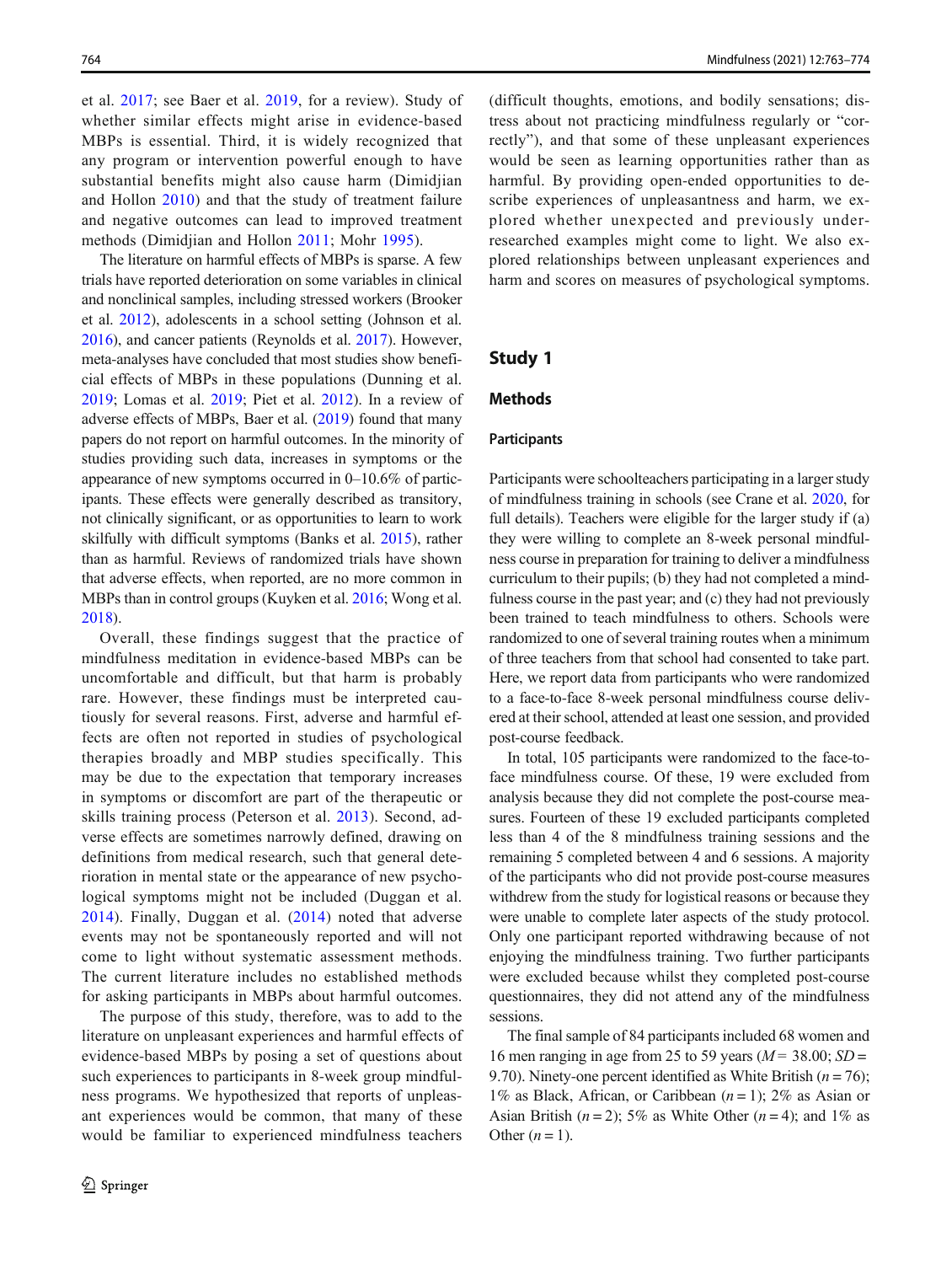#### Procedure

Teachers completed a baseline assessment (T0) in autumn 2015 and began their personal mindfulness course in early 2016. Following completion of this course (T1), participants were sent a link to an online Qualtrics questionnaire for postcourse measures. All training was delivered free of charge. Participants were compensated £25 in Amazon vouchers for completion of each set of study questionnaires. Schools were given £250 to spend on school resources at the end of the study.

The study was approved by the University of Oxford Medical Sciences Interdivisional Research Ethics Committee (20/03/2015; ref.: MS-IDREC-C1-2015-048). The study was also overseen by a Data Monitoring and Ethics Committee. The cluster-randomized feasibility study from which these data were drawn was registered at the ISRCTN (24/11/ 2015), prior to obtaining participant consent to randomization, [https://doi.org/10.1186/ISRCTN18013311.](https://doi.org/10.1186/ISRCTN18013311)

Mindfulness Program The face-to-face mindfulness course was an adaptation of mindfulness-based cognitive therapy (MBCT; Segal et al. [2013](#page-11-0)) based on the book "Mindfulness: Finding Peace in a Frantic World" (M-FP; Williams and Penman [2011](#page-11-0)). M-FP was designed as an introduction to mindfulness training for the general population. It consists of eight weekly 90-min sessions and suggested home practice of 10–20 min per day. One 8-week course was delivered at each school for groups ranging from three to nine participants. Sessions occurred weekly (excluding school holidays) at times convenient for participants' teaching schedules. Each M-FP course was delivered by a trained and experienced mindfulness teacher who met the good practice guidelines developed by the UK Network for Mindfulness-Based Teacher Training Organizations ( [http://](http://mindfulnessteachersuk.org.uk/#guidelines) [mindfulnessteachersuk.org.uk/#guidelines](http://mindfulnessteachersuk.org.uk/#guidelines)) and had received further training and supervision. Participants were encouraged to read the relevant chapters of the book by Williams and Penman [\(2011\)](#page-11-0) alongside their weekly sessions and were given a booklet to support their home practice. Participants were also given access to a publicly available app which accompanies the course and a CD or MP3 of the course material. Attendance data were collected for each participant.

Participant safety was addressed in several ways. Mindfulness teachers discussed contraindications with potential participants; none were advised not to take the course. Mindfulness teachers were asked to report to the research team any safeguarding issues that might arise (concerns of serious risk of harm to self or other); no such concerns were reported. Participants reporting psychological distress on questionnaires were managed within the study risk and safeguarding protocol.

#### Measures

For the larger study, participants completed a variety of measures of symptoms, wellbeing, and other outcomes. Findings for these measures are reported in separate papers (Crane et al. [2020](#page-10-0); Montero-Marin et al. [under review\)](#page-11-0). For the present study, changes in anxiety and depression symptoms were examined so that rates of reliable improvement and deterioration could be compared with reports of unpleasant experiences and harm.

Firstly, participants were asked to indicate sociodemographic data such as age, gender, and ethnicity. The Patient Health Questionnaire (PHQ-9; Kroenke et al. [2001](#page-11-0)) was used to measure depressive symptomatology. The PHQ-9 is a 9-item measure assessing depression severity in the preceding 2 weeks (e.g. "Thoughts that you would be better off dead or hurting yourself in some way"). Items are rated on a 4-point Likert-type scale (from  $0 =$  "not at all" to  $3 =$  "nearly every day"). Scores can range from 0 to 27; scores of 20 and higher are considered clinically significant. Internal reliability was acceptable in the current sample (T0: alpha =  $.75$ , T1: alpha =  $.76$ ).

The General Anxiety Disorder (GAD-7; Spitzer et al. [2006](#page-11-0)) was used to measure anxiety symptoms. The GAD-7 is a 7 item scale assessing anxiety levels in the past 2 weeks (e.g. "feeling afraid as if something awful might happen"). Items are rated on a 4-point Likert-type scale (from  $0 =$  "not at all" to  $3 =$  "nearly every day"). Scores can range from 0 to 21; scores of 15 and higher are considered clinically significant. Internal reliability in the current sample was good (T0: alpha = .89, T1: alpha  $= .84$ ).

Several questions were developed for this study relating to unpleasant experiences during the mindfulness course, perceived harm from the course, and support for any difficult experiences. The questions are shown in Supplementary Material S1. Some used Likert scales whereas others requested free-text responses. A written introduction to these questions noted that the practice of mindfulness can increase awareness of the full range of human experiences, including difficult thoughts, emotions, and sensations. Participants then were asked how often they had such experiences during the course (with response options ranging from "never" to "daily or almost daily") and how upsetting these experiences were (response options ranging from "not at all" to "extremely"). A free-response question asked them to describe their unpleasant experiences during the mindfulness course in more detail. Next, harm was defined for participants as being "worse off, in any way, after the course, than you would have been if you hadn't done the course". Participants were asked how harmful the course had been for them (response options ranging from "not at all" to "extremely") and a free-response question asked them to describe the harm in more detail. Finally, they were asked if they had sought support for any difficult experiences and, if so, from whom and how helpful the support was (see Supplementary Material S1 for further details).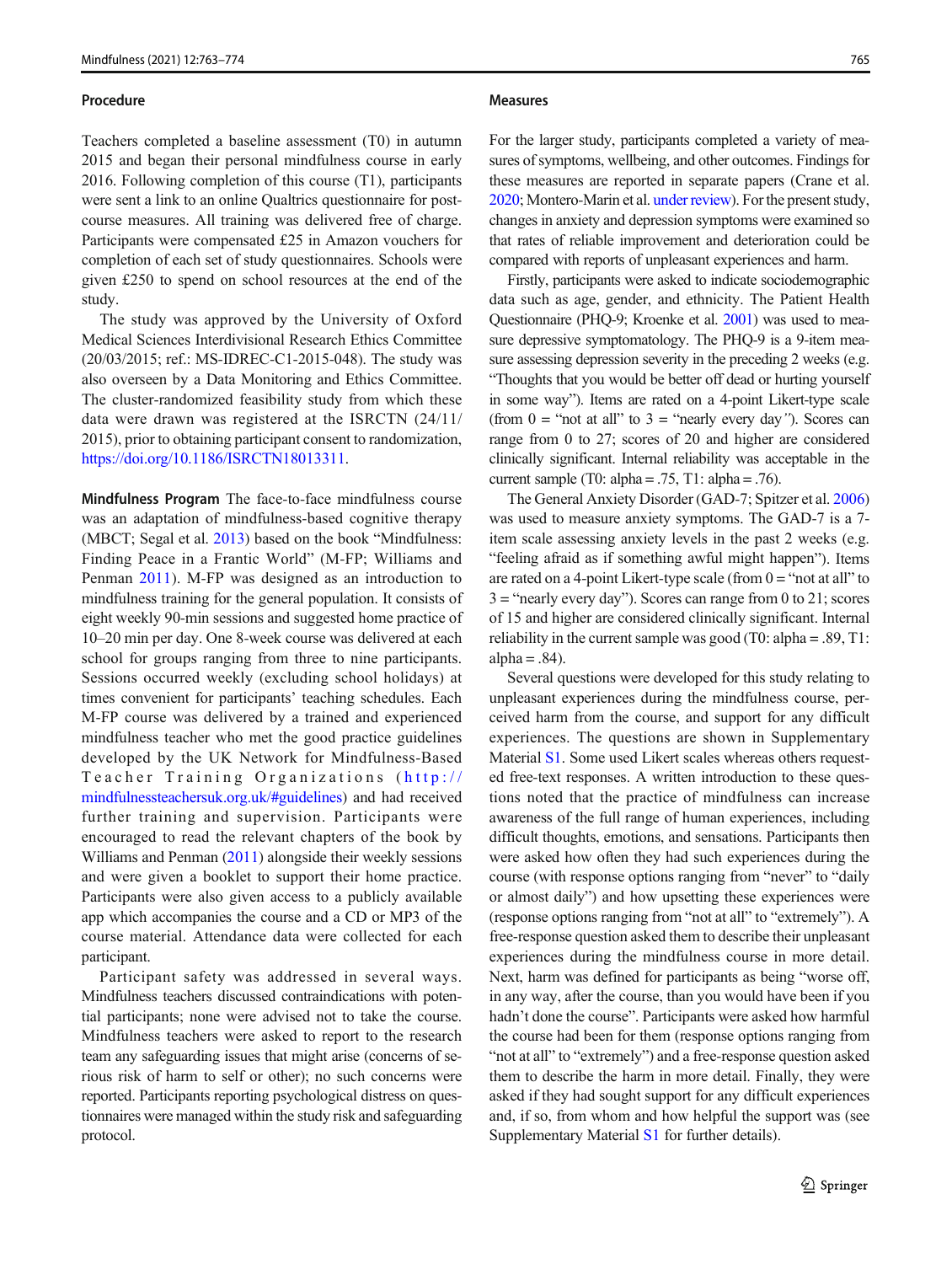#### Data Analyses

Means and standard deviations (SDs) were computed for symptom measures. Reliable change was calculated using the algorithm developed by Evans et al. [\(1998\)](#page-11-0), who define reliable change as a function of the initial SD of the measure and its reliability. Using this algorithm, reliable change for the PHQ (depression) was a change in raw score of 4.81 or more in either direction; reliable change for the GAD-7 (anxiety) was a change in raw score of 3.96 or more in either direction. Using each measure's cut-off points for clinical significance (described earlier), we further classified participants as showing "clinical change" if their score crossed the threshold for clinical significance in either direction. This yielded five categories of change: (a) "reliable and clinical improvement", (b) "reliable improvement", (c) "no reliable change", (d) "reliable deterioration", and (e) "reliable and clinical deterioration".

Frequencies were computed for Likert ratings of unpleasant experiences and harm. Free-text responses about unpleasant experiences were examined to identify those falling into two categories previously mentioned that are familiar to experienced mindfulness teachers: (1) "difficult cognitions, emotions, or sensations" and (2) "negative thoughts and feelings about practicing mindfulness" (e.g. guilt or self-criticism about not practicing enough or feeling unable to do what the guidance suggested). Responses that did not fit neatly into these two categories were grouped into new emergent categories: (3) "recognition of personal habits or patterns", (4) "descriptions of benefits along with difficulties", and (5) "statements that the experience was not unpleasant accompanied by descriptions of experiences that had occurred". Free-text responses about harm were not categorized because there were too few of them (most participants said they had experienced no harm). Instead, these responses were described and summarized. All free-text responses (anonymized) are provided in the Supplementary Materials S2–S7.

## **Results**

The mindfulness courses were well attended: 51% of participants attended all 8 sessions ( $n = 43$ ), 32% attended 7 sessions  $(n = 27)$ , 10% attended 6 sessions  $(n = 8)$ , 6% attended 5 sessions ( $n = 5$ ), and 1% attended 4 sessions ( $n = 1$ ). Partial session attendance (i.e. the participant arrived late or left early from the session) was coded as attendance.

Mean levels of anxiety and depressive symptoms decreased from pre- to post-course (see Table [1\)](#page-4-0). At baseline, four participants (5%) fell in the clinically significant range for anxiety. At post-course, this was reduced to one participant as the other three showed reliable and clinical improvement. An additional 20 participants (24%) showed reliable improvement; 56 participants (67%) showed no reliable change; and 5 participants (6%) showed reliable deterioration. No participants experienced reliable and clinical deterioration on anxiety. For depression symptoms, reliable and clinical improvement was not possible because no one had scored in the clinical range at baseline. Eleven participants (13%) showed reliable improvement; 71 participants (85%) showed no reliable change; and 2 participants (2%) showed reliable deterioration. No participant experienced reliable and clinical deterioration on depression.

Participants' ratings of unpleasant experiences and harm are shown in Table [2](#page-4-0). Most participants (77%) reported that they "never" or "occasionally" had unpleasant experiences during the course; 22% had them more often. Of those who reported any unpleasant experiences ( $n = 56$ ), most (88%) said that they found these experiences "not at all" or "somewhat" upsetting; 12% described them as "quite a bit" or "extremely" upsetting. Most (96%) described the course as "not at all" harmful; 3 (5%) participants described it as "somewhat" harmful. Seven participants reported that they sought support for difficult experiences: 5 from the mindfulness teacher, 1 from a family member or friend, and 1 from a doctor, counsellor, or mental health professional.

A free-response question asked participants to describe their unpleasant experiences in more detail. Responses were provided by 59 participants (71%). Examples (anonymized) are shown in Table [3](#page-5-0); complete responses are in the Supplementary Material S2. Many described difficult emotions, cognitions, or sensations such as frustration, anxiety, distressing thoughts or memories, bodily pain or discomfort, and sleepiness. Several described patterns of thinking, feeling, or acting that they had observed in themselves as a result of practicing mindfulness. A few described self-criticism or negative emotions about not doing mindfulness practices correctly or not practicing enough. Several noted that they did not have unpleasant experiences but provided related observations and reflections (e.g. "not unpleasant but emotional in the first few sessions") or described benefits along with difficulties.

A separate free-response question asked participants to describe their experiences of harm in more detail. Although 81 participants responded to this question (see Supplementary Material S3), 73 of them stated that the course was not harmful. All eight of the remaining responses are shown in Table [4.](#page-6-0) Of these, three are from the participants who rated the course as "somewhat" harmful on the Likert item; the other five are from participants who rated the course as "not at all" harmful. Of the three who had rated the course as harmful, two seemed to qualify or contradict this rating: one noted that calling the experience harmful "may be a bit drastic" and the other stated that the difficulties were "in no way harmful or damaging." The third mentioned managing pain and difficulty and finding time to practice.

Of the seven participants who experienced reliable deterioration in their anxiety or depression scores from T0 to T1,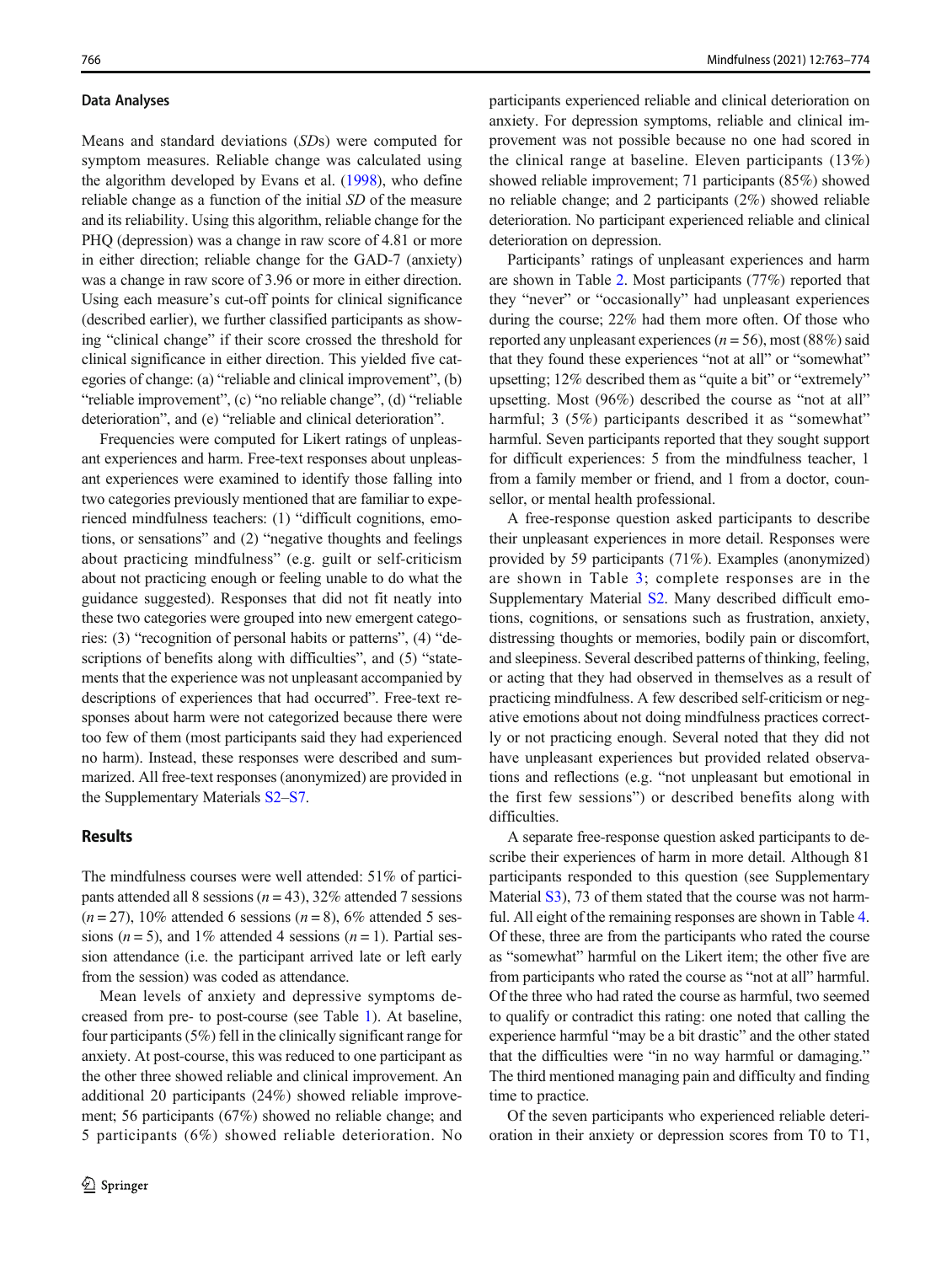<span id="page-4-0"></span>Table 1 Change in symptoms and reliable improvement and deterioration in studies 1 and 2

|                                                  | T <sub>0</sub><br>M(SD) | T <sub>1</sub><br>M(SD) | T <sub>2</sub><br>M(SD)  | Reliable and<br>clinical improvement improvement change | Reliable    | No reliable Reliable | deterioration  | Reliable and<br>clinical deterioration |
|--------------------------------------------------|-------------------------|-------------------------|--------------------------|---------------------------------------------------------|-------------|----------------------|----------------|----------------------------------------|
| Study 1                                          | $n = 84$                | $n = 84$                | $-$                      |                                                         |             |                      |                |                                        |
| Anxiety                                          | 4.86(4.31)              | 3.32(3.28)              | $\overline{\phantom{m}}$ | $4\%$ (3)                                               | $24\%$ (20) | $67\%$ (56)          | $6\%$ (5)      | $\bf{0}$                               |
| Depression                                       | 5.10(3.47)              | 3.40(3.47)              | $\overline{\phantom{m}}$ | $\Omega$                                                | $13\%$ (11) | $85\%$ (71)          | $2\%$ (2)      | $\mathbf{0}$                           |
| Study 2                                          | $n = 74$                | $n = 74$                | $n = 60$                 |                                                         |             |                      |                |                                        |
| Global distress T1 $12.14(6.75)$ 9.11 (5.45) --  |                         |                         |                          | $14\%$ (10)                                             | $5\%$ (4)   | $77\%$ (57)          | $\theta$       | $4\%$ (3)                              |
| Global distress $T2 \quad 12.14 \quad (6.75)$ -- |                         |                         | 9.15(5.61)               | $15\%$ (9)                                              | $3\% (2)$   | $75\%$ (45)          | $\overline{0}$ | $7\%$ (4)                              |

three reported that they "never" had unpleasant experiences during the course, three had them "occasionally", and one had them "less than once a week but several times during the course". These seven participants reported that they found these experiences "not at all"  $(n=4)$  or "somewhat"  $(n=3)$ upsetting. All seven participants described the course as "not at all" harmful. One participant sought support from a family member or friend for difficult experiences. The free-response comments for these seven participants were similar to those reported earlier. Examples include "Dealing with the emotions of [family member having illness] has been hard, but the course has helped me acknowledge them" and "Exploring difficulty brought back some unpleasant memories but my practice helped me to work through them".

Table 2 Frequencies of unpleasant experiences and harm in studies 1 and 2

|                                                                                                                   | Study 1<br>Post-course<br>$\%$ (n) | Study 2<br>Post-course<br>$\%$ (n) | Study 2<br>6-week follow-up<br>$\%$ $(n)$ |
|-------------------------------------------------------------------------------------------------------------------|------------------------------------|------------------------------------|-------------------------------------------|
| Frequency of unpleasant experiences associated with mindfulness<br>practice during the course or follow-up period |                                    |                                    |                                           |
| Never                                                                                                             | $33\% (27)$                        | $34\% (25)$                        | $27\%$ (16)                               |
| Occasionally                                                                                                      | 45\% (37)                          | $27\%$ (20)                        | $35\% (21)$                               |
| Less than once/week $11\%$ (9)                                                                                    |                                    | $20\%$ (15)                        | $13\%$ (8)                                |
| About once/week                                                                                                   | $10\%$ (8)                         | $9\%$ (7)                          | $15\%$ (9)                                |
| Several times/week                                                                                                | $1\%$ (1)                          | $5\%$ (4)                          | $3\% (2)$                                 |
| Daily or almost daily $1\%$ (1)                                                                                   |                                    | $4\%$ (3)                          | $7\%$ (4)                                 |
| How upsetting were the unpleasant experiences?<br>(for those reporting any unpleasant experiences)                |                                    |                                    |                                           |
| Not at all                                                                                                        | $43\%$ (24)                        | $33\%$ (16)                        | $19\%$ (8)                                |
| Somewhat                                                                                                          | 45\% (25)                          | 59\% (29)                          | $66\% (29)$                               |
| Quite a bit                                                                                                       | $11\%$ (6)                         | $8\%$ (4)                          | $15\%$ (7)                                |
| Extremely                                                                                                         | $2\%$ (1)                          | 0(0)                               | 0(0)                                      |
| How harmful was the course?                                                                                       |                                    |                                    |                                           |
| Not at all                                                                                                        | 96\% (80)                          | $97\% (72)$                        | $93\% (56)$                               |
| Somewhat                                                                                                          | $4\%$ (3)                          | $3\% (2)$                          | $5\%$ (3)                                 |
| Ouite a bit                                                                                                       | 0(0)                               | 0(0)                               | $2\%$ (1)                                 |
| Extremely                                                                                                         | 0(0)                               | 0(0)                               | 0(0)                                      |

# Study 2

## Methods

## Participants

Participants in study 2 were undergraduate and postgraduate students (aged  $\geq$  18 years) at the University of Oxford who signed up for one of the 8-week group-based mindfulness courses for students offered regularly by the Oxford Mindfulness Centre (OMC). Potential participants were provided with information about the course and contraindications to participation (such as serious mental or physical health concerns or recent bereavement) and were asked to make an informed choice about whether the course was suitable for them. Between October 2017 and April 2019, the online registration system asked each student who had signed up if they were interested in participating in a research study related to their experiences of the course. The research team emailed information to those who expressed interest and provided an opportunity to ask questions and consent to the study via an online form. During the study period, 296 students took part in ten mindfulness courses. Of these, 86 (29%) consented to participate in the study; 74 of them provided post-course data and 60 provided data at 6-week follow-up. Analyses described below are based on these final samples of 74 and 60, respectively.

The sample providing post-course data  $(n = 74)$  included 50 women, 23 men, and 1 who identified as other. Their mean age was 24 years (range: 18–49, SD = 5.37); 60% were postgraduate students and 40% were undergraduate students. The sample was 78% White British or White Other. Previous diagnosis with a mental health problem was reported by 34%  $(n = 25)$ ; of these, 16 reported that their difficulties were ongoing. Diagnoses included ADHD, depression, anxiety disorders, eating disorders, post-traumatic stress disorder, and depersonalization-derealization disorder. A lifetime history of potentially traumatic experiences, broadly defined to include death of close friends or family members or parental divorce, was reported by 74% of participants  $(n = 55)$ . For 53% of the sample  $(n=39)$ , scores on the CORE-10 fell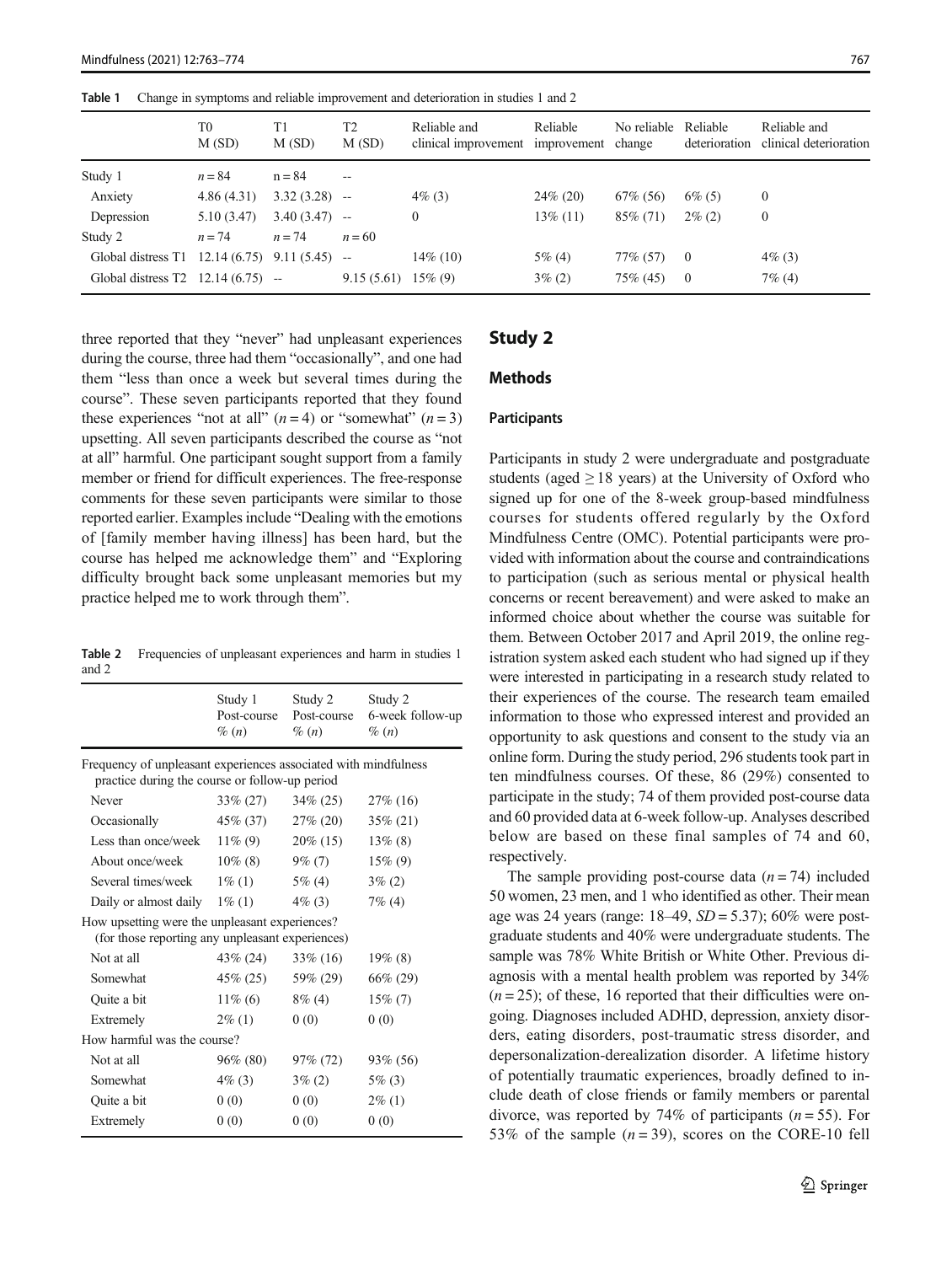| Unpleasant emotions,                                     | When exploring difficulties memories of my deceased friend were hard to deal with                                                                                                         |  |  |  |
|----------------------------------------------------------|-------------------------------------------------------------------------------------------------------------------------------------------------------------------------------------------|--|--|--|
| cognitions, sensations                                   | I had feelings of anxiety when focusing on my breathing.                                                                                                                                  |  |  |  |
|                                                          | Agitation during formal practices. Had to stop a couple                                                                                                                                   |  |  |  |
|                                                          | I would often fall as leep for very short moments during practices and feel very tired<br>I experienced pain behind my eyes                                                               |  |  |  |
|                                                          | Feeling claustrophobic, fidgety, confronted with difficult thoughts<br>Anxiety due to a past distressing personal experience                                                              |  |  |  |
|                                                          |                                                                                                                                                                                           |  |  |  |
| Negative thoughts/feelings<br>about mindfulness practice | I got cross when I could not manage to "put my thoughts on a bench" in chapter 6<br>I also got frustrated if I could not focus on the practice as well as I wanted to.                    |  |  |  |
|                                                          | I also was very judgemental of myself when I did not do a practice right or forget to do the practice.                                                                                    |  |  |  |
| Personal patterns                                        | It made me confront how my mind works which was that I think too much and find it increasingly<br>difficult to switch off                                                                 |  |  |  |
|                                                          | Recognising that I struggled to say I love myself. It was like [I] faced up to a sad reality                                                                                              |  |  |  |
|                                                          | Really made me focus on those areas that I do not like about my behaviour, particularly towards<br>my family and those I love.                                                            |  |  |  |
| Not unpleasant but                                       | Not unpleasant but emotional in the first few sessions.                                                                                                                                   |  |  |  |
|                                                          | It wasn't unpleasant just normal anxiety maybe due to agitation of doing different tasks and<br>needing to get them done.                                                                 |  |  |  |
| Benefits along with difficulties                         | It made me realise that I was upset with my [family member having illness]But the exercise<br>made me realise that it was ok not to fix it, ok to feel. This felt liberating in the end.  |  |  |  |
|                                                          | I had some feelings of inadequacy and guilt, which made me anxious/ possibly a little self-critical,<br>but I do now feel empowered and very keen to work on and deal with these feelings |  |  |  |

<span id="page-5-0"></span> $Table 3$  Examples of free-text responses about unpleasant experiences in study 1

within the healthy or low-level range; the remaining 35 participants had scores indicating mild (24%), moderate (14%), moderate-severe (4%), or severe distress (5%).

## Procedure

Self-report data were collected at three time points: the week prior to the first session (T0), the week following the end of the 8-week course (T1), and 6 weeks later (T2). Participants were reimbursed £20 if they completed the questionnaires at both of the first two time points and an additional £10 for T2 (a maximum of £30 in total). All communication between the research team and participants was via email. Consent forms and self-report questionnaires were administered online using Qualtrics software. Participant safety was addressed with the study's risk and safeguarding protocol which included providing information about sources of support to those reporting significant distress, contacting those reporting suicidal ideation for further assessment, and when appropriate, alerting the college nurse. The University of Oxford Research Ethics Committee approved the study (16/10/2018; ref. R52786/ RE004).

Mindfulness Program As in study 1, the mindfulness program was "Mindfulness: Finding Peace in a Frantic World" (M-FP; Williams and Penman [2011\)](#page-11-0), an adaptation of MBCT with 8 weekly 90-min sessions designed for nonclinical populations. Each group had up to 30 participants ( $M = 29.6$ ,  $SD = .97$ ) and was taught by a qualified mindfulness teacher from the OMC who met the good practice guidelines described in study 1.

The course fee was £65. The mindfulness teachers were not involved in the research study and were unaware of which students were study participants.

#### Measures

For a larger study of outcomes of the mindfulness course, participants completed measures of global distress, wellbeing, resilience, mindfulness, and self-compassion. These outcomes are reported in a separate paper (Medlicott et al. [under review\)](#page-11-0). For the present study, we discuss only the measures of global distress, unpleasant experiences and harm. Participants were asked to provide their age, gender, ethnic group, education, mental health history, and history of trauma.

The Clinical Outcomes in Routine Evaluation (CORE-10; Connell and Barkham [2007](#page-10-0)) was used to measure psychological distress. The CORE-10 consists of 10 statements about thoughts and feelings (e.g. "I have felt tense, anxious, or nervous") and asks respondents to rate how often they felt this way over the past week using a five-point scale ranging from 0 ("not at all") to 4 ("most or all of the time"). A total distress score is calculated by summing the items. Scores can range from 0 to 40; a score of 11 or higher is considered clinically significant. The CORE-10 has shown good validity, internal consistency, and sensitivity to change (Connell and Barkham [2007\)](#page-10-0). Internal consistencies in the current sample were good (T0: alpha = .84, T1: alpha = .81, T2: alpha = .82).

The same set of questions described in study 1 (Supplementary Material 1) was administered to assess unpleasant experiences and harm.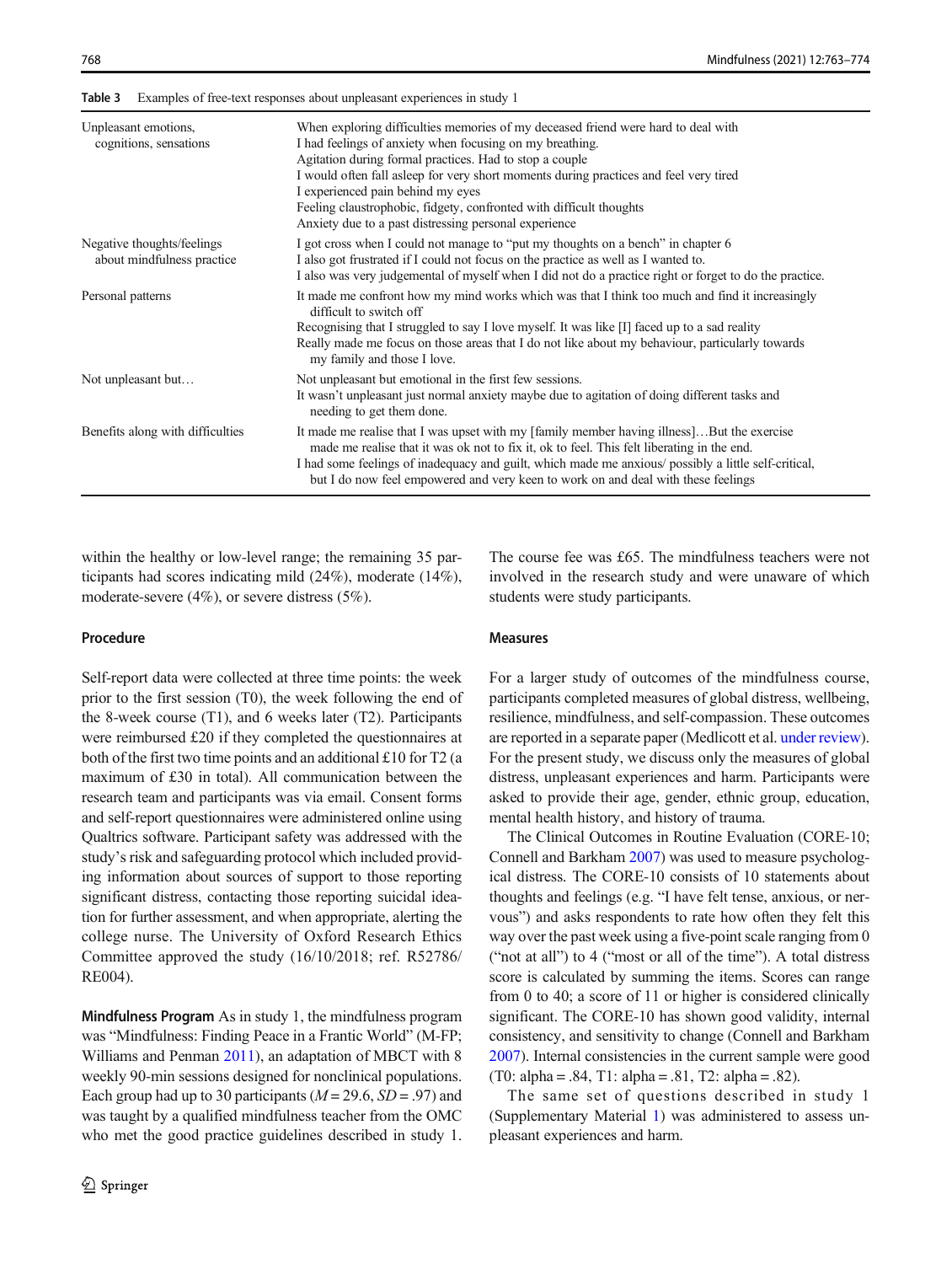#### <span id="page-6-0"></span>Table 4 Free-text responses about harm in study 1

| From the three participants who rated the<br>course as somewhat harmful on the<br>Likert item | Managing pain and difficulty as well as finding time for the meditations<br>It made me think about some issues which I would have rather not considered which threw me for a<br>while and caused some unpleasant memories and reactions - this impacted on my home life BUT<br>this was only for a few days and with the practices that I was doing that week I managed to totally<br>100% deal with this, so to say it is "harmful" may be a bit drastic<br>Initial feelings of worry/ guilt/ self-criticism when old emotions were unleashed, but I have already<br>begun to accept and forgive these feelings and am hugely grateful for the mindfulness course as it<br>has enabled me to recognise and deal with some of these thoughts and feelings. So on the whole,<br>the very slight initial negative impact has been totally outweighed by the positive outcomes. The<br>difficulties I had were in no way harmful or damaging, they were more like reality checks,<br>making me aware of some old patterns of thinking/ acting that I no longer needed to follow. |
|-----------------------------------------------------------------------------------------------|-------------------------------------------------------------------------------------------------------------------------------------------------------------------------------------------------------------------------------------------------------------------------------------------------------------------------------------------------------------------------------------------------------------------------------------------------------------------------------------------------------------------------------------------------------------------------------------------------------------------------------------------------------------------------------------------------------------------------------------------------------------------------------------------------------------------------------------------------------------------------------------------------------------------------------------------------------------------------------------------------------------------------------------------------------------------------------|
| From five participants who rated the course<br>as not at all harmful on the Likert item       | I did experience harm but I was upset after one of the sessions this was more to do with the timing.<br>Described above [in the free-text question about unpleasant experiences]<br>I did experience harm.<br>I just stopped doing the exercises.<br>It was a difficult time in our family and trying to tackle this jump in the mindfulness process at the<br>same time was difficult and a little distressing.                                                                                                                                                                                                                                                                                                                                                                                                                                                                                                                                                                                                                                                              |

#### Data Analyses

Data were analyzed using the same methods described in study 1.

## Results

Of the 74 who provided T1 data, 49% attended all eight sessions ( $n = 36$ ), 22% attended seven sessions ( $n = 16$ ), 15% attended six sessions  $(n = 11)$ , 9% attended five  $(n = 7)$ , and 5% attended 4 sessions or less  $(n = 4)$ .

At baseline, 45 participants (52%) met the clinical cut-off for global distress on the CORE-10; this decreased to 31 (42%) post-course and to 17 (27%) at 6-week follow-up. Mean levels of global distress decreased from pre- to postcourse and the decrease was maintained at 6-week follow-up (see Table [1\)](#page-4-0). Reliable change on the CORE-10, computed using the same methods as in study 1, was a change of 7.48 or more raw score points in either direction. From pre- to postcourse, 10 participants (14%) showed reliable and clinical improvement; 4 (5%) showed reliable improvement; 57 (77%) presented no reliable change; and 3 (4%) showed reliable and clinical deterioration. At follow-up, 9 participants (15%) showed reliable and clinical improvement; 2 (3%) showed reliable improvement; 45 (75%) presented no reliable change; and 4 (7%) showed reliable and clinical deterioration.

Responses to the Likert-scale questions about unpleasant experiences and harm are shown in Table [2](#page-4-0). At T1 (postcourse), 61% reported having unpleasant experiences "never" or "occasionally"; the remainder had them more frequently. Of those who reported unpleasant experiences  $(n = 49)$ , 92% described them as "not at all" or "somewhat" upsetting. Most (97%) reported being unharmed; two reported being "somewhat" harmed. Nine sought support for difficult experiences from the mindfulness instructor, a family member, friend, or healthcare professional.

At T2 (6-week follow-up,  $n = 60$ ), 73% of participants reported having unpleasant experiences associated with mindfulness practice at least "occasionally" during the 6-week followup period. Most (85%) described these experiences as "not at all" or "somewhat" upsetting. Ten sought support, most from a family member, friend, or healthcare professional. Fifty-six (93%) participants reported being "not at all" harmed by the mindfulness course, 3 (5%) reported being "somewhat" harmed, and 1 reported being "quite a bit" harmed.

Examples of free-text responses about unpleasant experiences are shown in Table [5](#page-7-0) (complete data are in the Supplementary Materials S4 and S5). Responses at T1 and T2 were similar and are combined. As in study 1, many of these involved difficult thoughts, emotions, and physical sensations; others described recognition of personal patterns. Several described self-criticism about not doing the meditation practices correctly, or not practicing enough, and associated feelings of guilt, frustration, agitation, and self-directed annoyance. A few noted that their experience was not unpleasant but provided related observations; others described benefits along with the difficulties.

All six free-text responses about harm are shown in Table [6](#page-7-0) (see also Supplementary Materials S6 and S7). These described increased stress levels, difficult thoughts, and awareness of distress and unhappiness. Two mentioned potential overall positive impact, one noted that the harm was not long-term, and the other three described only negative outcomes.

The three participants who showed reliable and clinical deterioration at post-course reported unpleasant experiences related to the mindfulness course ranging from "occasionally" to "about once a week". All three described the unpleasant experiences as "somewhat" upsetting. Free-response descriptions of unpleasant experiences included "Bringing up an old relationship hurt for a while", "I became slightly obsessed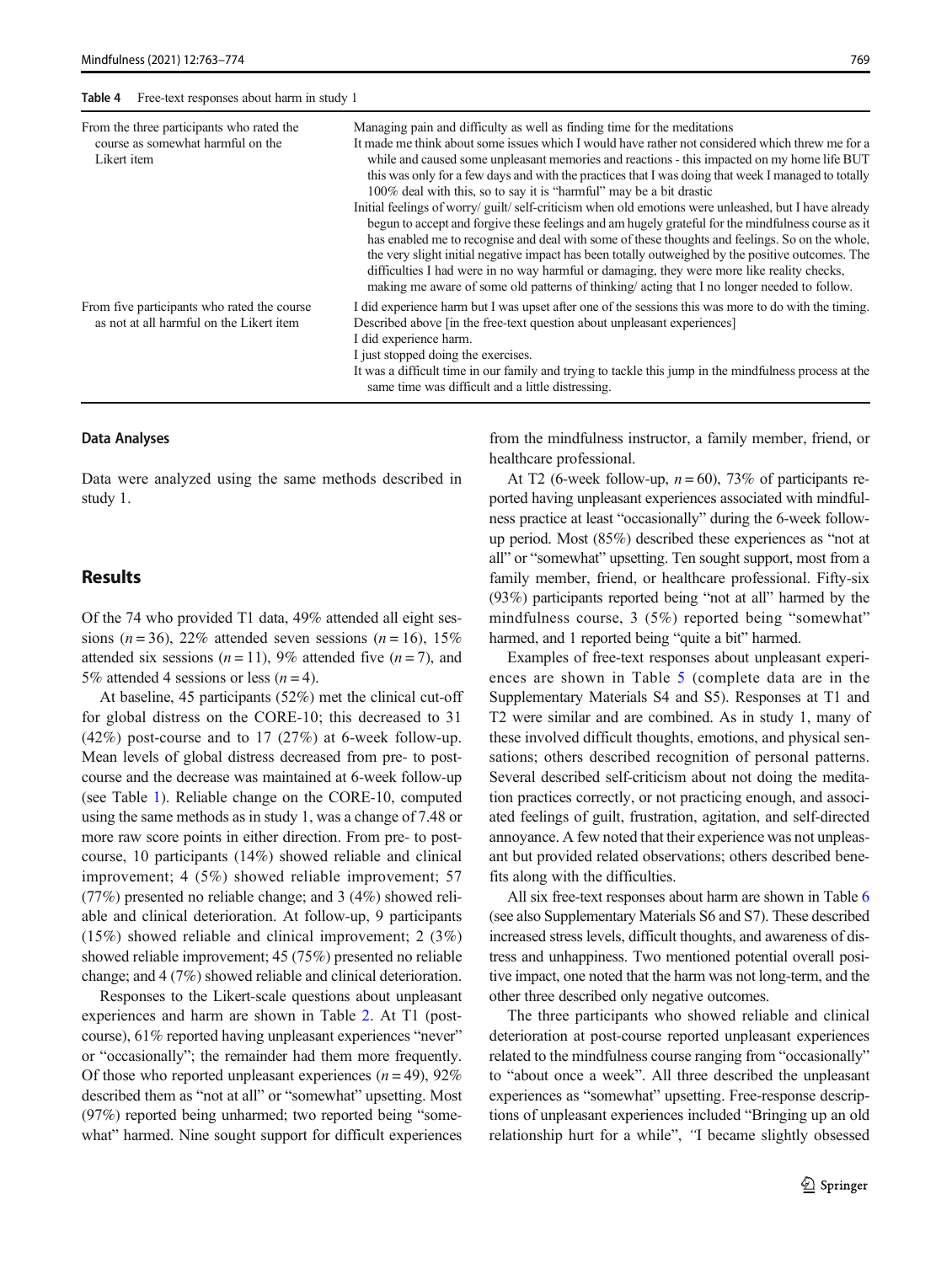| Unpleasant emotions,<br>cognitions, sensations           | Anxiety and fatigue<br>Felt a bit overwhelming at times<br>Stress related to memories that arose<br>Sleepiness very often. Especially with certain practices that I found more difficult<br>(like exploring difficult thoughts)<br>If I was already in pain then focusing on it would make the sensation more intense.<br>Tension in shoulders/neck<br>Panic attacks and difficulty breathing                                                                                                                                                                                                                                                         |
|----------------------------------------------------------|-------------------------------------------------------------------------------------------------------------------------------------------------------------------------------------------------------------------------------------------------------------------------------------------------------------------------------------------------------------------------------------------------------------------------------------------------------------------------------------------------------------------------------------------------------------------------------------------------------------------------------------------------------|
| Negative thoughts/feelings<br>about mindfulness practice | When I noticed my posture wasn't perfect I was annoyed with myselfthat it was my fault,<br>that I wasn't doing the practice properly<br>There was sometimes guilt if I did not do the practice one day<br>Sometimes irritation at myself for not doing mindfulness, feelings of having failed or not being<br>good enough. These latter feelings if I do not feel I've sustained concentration/mindfulness<br>throughout a meditation.                                                                                                                                                                                                                |
| Personal patterns                                        | I have come to realise that I have very low self-confidence and do not think that I can be loved by<br>others, which has been quite painfulI also realised that I do not let myself feel much when I<br>judge that my emotions are "silly" or irrational<br>Whilst doing the difficulty meditation, I sometimes found myself experiencing quite strong<br>emotions, which I had not realised existed. The "Wishing yourself well" meditation was also<br>quite painful - I found it (and still do) find it very difficult to wish myself well. It has been very<br>enlightening, however, to realise that I had these thought patterns and behaviours |
| Not unpleasant but                                       | Sleepiness - I would not necessarily describe it as unpleasant, but it did interfere with the completion<br>of the practice on several occasions, especially during the body scan meditation.                                                                                                                                                                                                                                                                                                                                                                                                                                                         |
| Benefits along with difficulties                         | I became aware of some back pain that my body had previously attenuated. It's actually quite<br>painful. As I have become more mindful of the pain, I made adjustments to how I sleep and my<br>posture at other times. I still have some pain, but on the whole it seems to be improving.<br>Spending more time thinking about my state of mind and mental health led me to seriously question<br>some aspects of my life and this led to distress and confusion, but overall this resulted in changes<br>that have been really beneficial.                                                                                                          |

<span id="page-7-0"></span>

|  |  |  |  |  | <b>Table 5</b> Examples of free-text responses about unpleasant experiences in study 2 |
|--|--|--|--|--|----------------------------------------------------------------------------------------|
|--|--|--|--|--|----------------------------------------------------------------------------------------|

| Table 6 Free-text responses<br>about harm in study 2 | Post-course      | I feel like the money I spent on it was wasted, as I did not attend the whole course<br>and it created extra stress for me when I avoided going<br>It made me stress a bit more, but again, may have been due to external reasons<br>during term. Occasionally it was helpful, but I'm not sure whether overall it has                                                                                                                                                                                                                                                                                                                                          |
|------------------------------------------------------|------------------|-----------------------------------------------------------------------------------------------------------------------------------------------------------------------------------------------------------------------------------------------------------------------------------------------------------------------------------------------------------------------------------------------------------------------------------------------------------------------------------------------------------------------------------------------------------------------------------------------------------------------------------------------------------------|
|                                                      |                  | made a positive impact or not                                                                                                                                                                                                                                                                                                                                                                                                                                                                                                                                                                                                                                   |
|                                                      | 6-week follow-up | Having to deal with the "buried" issues which surfaced during the course<br>actually increased my stress levels, and resulted in me having to go home for a<br>few days to unwind. However, after starting to deal with some of these issues, I<br>think it will be overall positive.                                                                                                                                                                                                                                                                                                                                                                           |
|                                                      |                  | I've had thoughts that it's better not to have to pay attention to, paying them<br>attention at the present time would be debilitating and make it hard to function<br>in everyday life expectation of a cure which simply wasn't met, – attempting to<br>dismiss my thoughts mindfully often draws me further into them than simply<br>ignoring them Feeling like an over-rational robot Spending a lot of time<br>trying to work out how to escape from society whilst also feeling lonely, which<br>admittedly I did do before but less so the slightly and moderately distressing<br>thoughts are easy to dismiss which has left me with only the big ones. |
|                                                      |                  | "somewhat" is probably an exaggeration - throughout the course I was still in<br>shock regarding [a recent bereavement] (though I did not realise that at the<br>time) and it was too soon for me to do the course  at some points it made me<br>aware of how unhappy/distressed I still was  so in that way it was harmful,<br>although there has been no long term harm whatsoever                                                                                                                                                                                                                                                                            |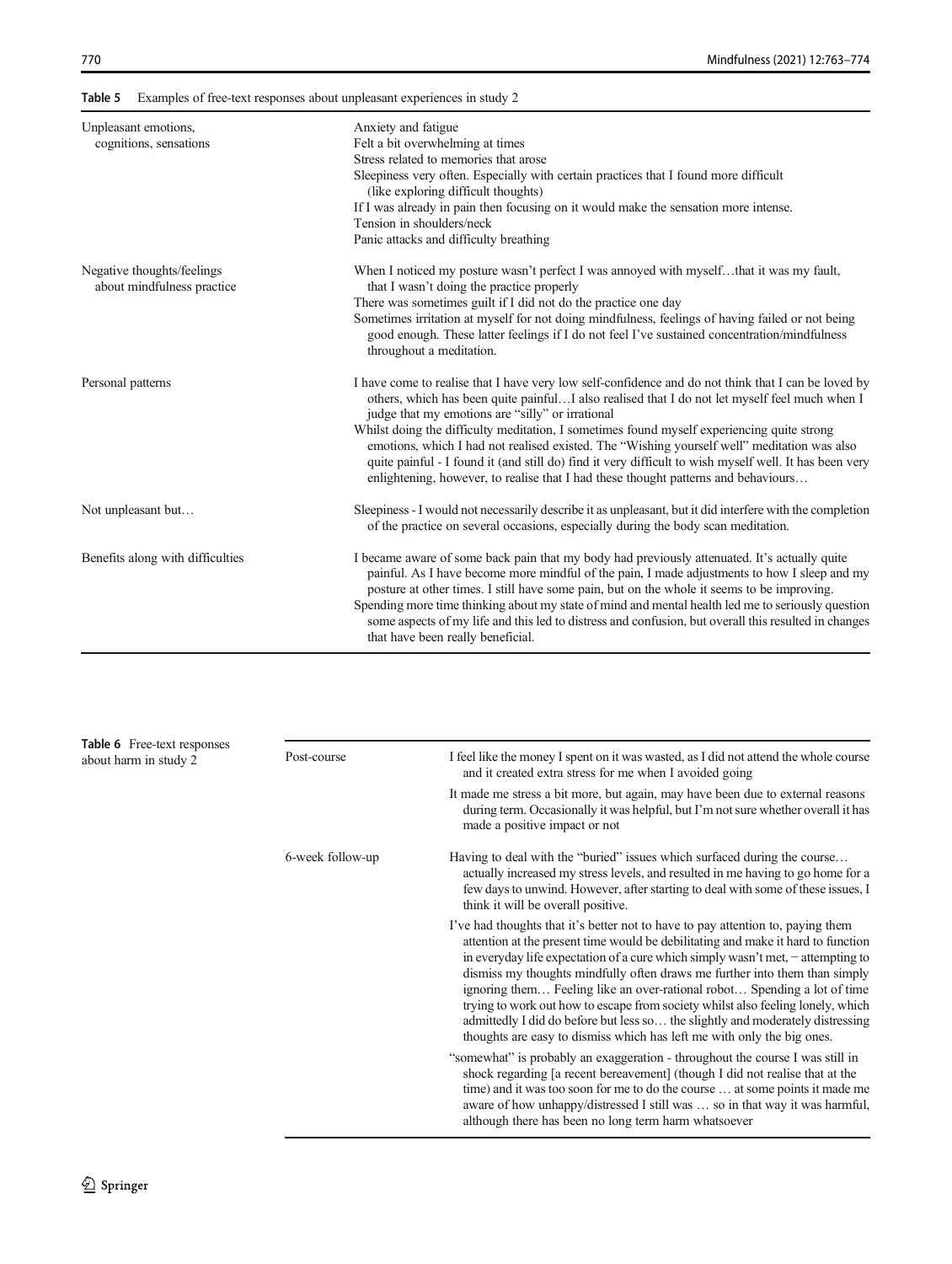with these thoughts for a week or so, but the meditations helped me approach the issues and, in a way, resolve them", and "when I noticed my posture wasn't perfect I was annoyed with myself". All three of these participants rated the course as "not at all" harmful.

At 6-week follow-up, four participants showed reliable and clinical deterioration. Of these, two had shown this deterioration at post-course whereas two had not. Three of these four participants reported that they had unpleasant experiences "occasionally", one had them "daily or almost daily". Two rated these unpleasant experiences as "not at all" upsetting, two as "somewhat" upsetting. Free responses included, "Sometimes irritation at myself for not doing mindfulness, feelings of having failed or not being good enough" and "I notice that my thoughts are unpleasant". One of these participants reported that course had been "quite a bit" harmful and wrote that it brought awareness to distressing thoughts and thought patterns that were difficult to deal with and felt overwhelming. This participant also wrote, "I answer that mindfulness has been quite a bit harmful in the next question which is true but it has helped in other ways".

# **Discussion**

Prevention of harm is a primary ethical duty in the Hippocratic tradition and requires knowledge of harms that might occur. Research on MBPs has provided little information about the likelihood of harm to participants. A recent review (Baer et al. [2019\)](#page-10-0) proposed a framework for research and recommended increased monitoring of both expected and unexpected unpleasant experiences and harm in evidence-based MBPs. The aim of this study was to explore the frequency and severity of unpleasant experiences and harm in participants in an 8 week adaptation of MBCT for the general population. Data were collected from two samples: schoolteachers completing a personal mindfulness course before teaching mindfulness to their pupils, and university students completing a mindfulness course to support their wellbeing. Participants completed selfreport measures about their levels of symptoms and responded to questions about unpleasant experiences and harm.

For both samples, about two-thirds of participants reported unpleasant experiences during the course. Generally, these were consistent with the types of difficult experiences that mindfulness teachers expect (Segal et al. [2013](#page-11-0)), including unpleasant emotions, thoughts, and sensations, and negative thoughts and feelings about practicing mindfulness. Such experiences are expected because establishing a regular practice is difficult and because mindfulness practice cultivates increased awareness of whatever is happening in the present, whether it is pleasant, unpleasant, or neutral. Goals of the mindfulness program used in these studies include increased awareness and appreciation of pleasant experiences as well as

learning to work skillfully with the difficult emotions, cognitions, and physical discomforts that are inevitably part of life. Participants are informed that awareness of the full range of human experience can be challenging. Most participants who reported unpleasant experiences rated them as not at all or only somewhat upsetting, suggesting that they found these difficulties to be manageable. Some of the free-text responses noted that these difficult experiences during the course led to important benefits.

The proportion of participants who reported that they had been harmed by the mindfulness course ranged from 3 (student sample at post-course) to 7% (student sample at 6 week follow-up). For the teacher sample, 4% reported harm (post-course). These percentages are consistent with the findings for deterioration on the symptom questionnaires: 2% for depression and 6% for anxiety in study 1 (reliable but not clinical deterioration), and 4–7% for global distress in study 2 (reliable and clinical deterioration). These percentages are also similar to those reported in the psychotherapy literature, which has consistently found that between 3 and 10% of clients show deterioration in symptoms or functioning (Lambert [2013](#page-11-0)), and in the meditation literature, where Baer et al. [\(2019\)](#page-10-0) found that adverse events were reported in 0–10.6% of participants.

Reliable deterioration on symptom questionnaires is not necessarily attributable to the mindfulness program but could have occurred for other reasons. Indeed, there was very little overlap between those showing reliable deterioration on questionnaire measures and those describing the mindfulness course as harmful. In study 1 and study 2 at post-course, all participants who showed reliable deterioration in questionnaire scores described the mindfulness program as not at all harmful, suggesting that they did not attribute their increase in symptoms to the mindfulness program, or did not perceive their symptom increases as harmful. Conversely, all participants in study 1 and study 2 at post-course who said they had been harmed by the program showed no reliable deterioration in their symptoms. There was only one exception to this pattern: a participant in study 2 at 6-week follow-up who reported harm from the program and also showed reliable deterioration in mental health.

Whilst harmful experiences were rare, these findings highlight the need for mindfulness teachers to manage expectations about both benefits and difficulties that may occur in a mindfulness-based program. Before the program begins, participants should be informed that the practice of mindfulness can be challenging and uncomfortable, that the course will teach skills for working with difficulties, and that opportunities to practice the skills with difficult experiences that arise in meditation can be valuable learning experiences. Assessment and orientation procedures should be carefully designed to provide this information and assess whether this is a good time for prospective participants to complete the course. For those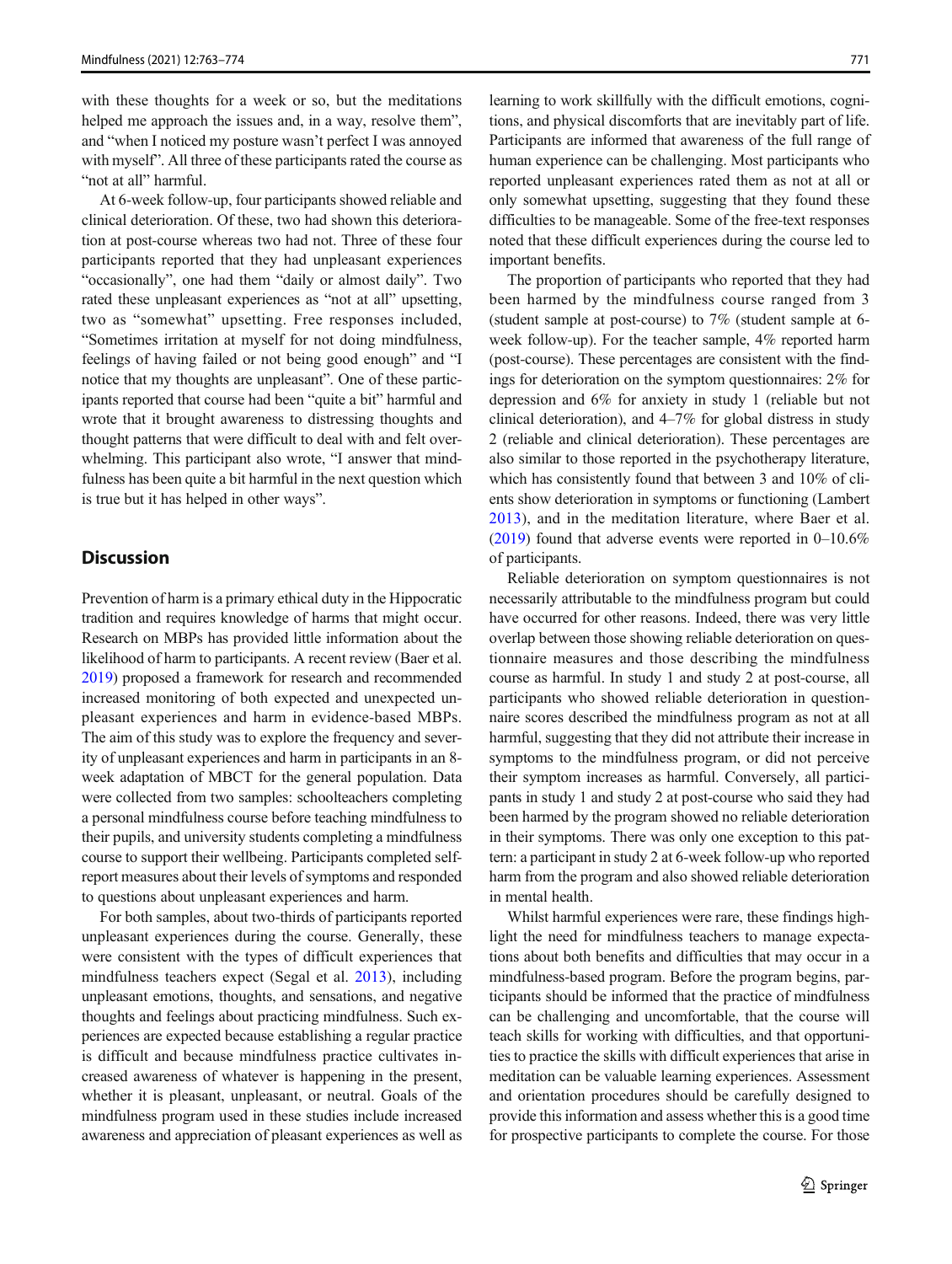who have already begun a course before difficulties arise, discontinuation may be advisable, possibly with referral to other services. Mindfulness teachers need to be alert to and aware of these issues so that they can support participants as appropriate. Our findings also suggest that self-criticism and negative emotions about mindfulness practice occur despite the fact that teachers attempt to work constructively with difficulties in finding time to practice and often say that there are no right or wrong experiences during mindfulness meditation. Increased awareness and open supportive discussion of the common tendency toward self-criticism may be necessary.

## Limitations and Future Research

This study has several important limitations. First, although both samples included some participants with significant mental health symptoms, the study used general population samples and findings may not generalize to clinical populations. General population samples are important because MBPs are increasingly used in nonclinical settings such as schools and workplaces. Second, whilst reliable deterioration in our samples was similar to rates reported in the psychotherapy literature and the meditation literature, the absence of control groups means that we could not compare our rates of reliable deterioration to the rates that would be seen in a group receiving no training or an alternative program. This is important because the risks of participating in any program must be balanced against the risks of doing nothing or doing something else. Third, the study was not designed to investigate sources of harm. Baer et al. [\(2019\)](#page-10-0) reviewed the literature on harm in MBPs and suggested three potential sources of harm which are likely to be interacting: program factors, participant factors, and teacher factors. Additional study of these potential sources of harm is needed, especially as the teachers in this study were well trained. Fourth, the questions about unpleasant experiences and harm were added to two larger studies, each designed for its own purposes (described elsewhere) and using different outcome measures. Accordingly, the relationships between unpleasant or harmful experiences and symptom change are not directly comparable across the two studies. Finally, we used ordinary language (unpleasant, harm) rather than technical terms (adverse events, serious adverse events) because we were interested in participants' experiences, in their own words and from their own perspectives, and wanted to facilitate their ability to describe them. Future work should continue to clarify how such experiences can best be understood in the context of skills training and psychological change, which can be difficult and challenging without causing harm.

In future studies, it may be helpful to ask more explicitly about the balance of benefits and harms or pleasant and unpleasant experiences. The questions we developed for this study asked only about unpleasant and harmful experiences

and included no questions about pleasant experiences or benefits. Even so, several participants volunteered information about benefits arising from the unpleasant experiences. As noted earlier, a few participants who rated the course as harmful on the Likert item contradicted themselves in the free-text responses, suggesting that their understanding of "harm" may not have been clear. Studies that include interviews of participants reporting harm might facilitate greater clarity about participants' perceptions of harm and how these correspond to widely cited definitions of harm (Dimidjian and Hollon [2010](#page-11-0); Duggan et al. [2014\)](#page-11-0). Interview methods would also allow more systematic study of the types of difficult experiences common in mindfulness programs. If the preliminary categories identified here are replicated in a broader range of samples, they could provide evidence-based guidance for mindfulness teachers about how to discuss the likely risks and benefits of mindfulness courses with their potential participants.

In summary, our findings add to the literature on unpleasant and harmful effects of MBPs by asking participants in two samples about their experiences with such effects using open-ended opportunities to describe them in combination with Likert scales. Whilst reports of harm were rare, challenging and unpleasant experiences were common, and it seems clear that teachers and participants must understand that such experiences are likely and learn to work skillfully with them. Moreover, the minimal overlap between participants who reported that the MBP was harmful and those showing reliable deterioration on symptom questionnaires suggest that the experience of harm is not necessarily captured by outcome questionnaires and should be explicitly assessed in other ways. Finally, our findings suggest that more detailed study of unpleasant experiences and harm could increase understanding of these experiences in the broader literature on psychotherapeutic interventions and other skills training programs.

Supplementary Information The online version contains supplementary material available at [https://doi.org/10.1007/s12671-020-01547-8.](https://doi.org/10.1007/s12671-020-01547-8)

Acknowledgements We would like to thank all our participating schools, teachers, and University students for giving their time so generously to participate in this project. The authors would also like to thank the following for their contributions—Jennifer Harper.

Author Contributions RB participated in the concept, design, acquisition, analyses, and interpretation of data, drafted the manuscript, contributed critically with revisions of the manuscript for important intellectual content, and supervised the process. CC participated in the concept, design, acquisition, analyses, and interpretation of data, drafted the manuscript, contributed critically with revisions of the manuscript for important intellectual content, and supervised the process. JMM participated in the concept, design, acquisition, analyses, and interpretation of data, drafted the manuscript, and contributed critically with revisions of the manuscript for important intellectual content. AP participated in the concept, design,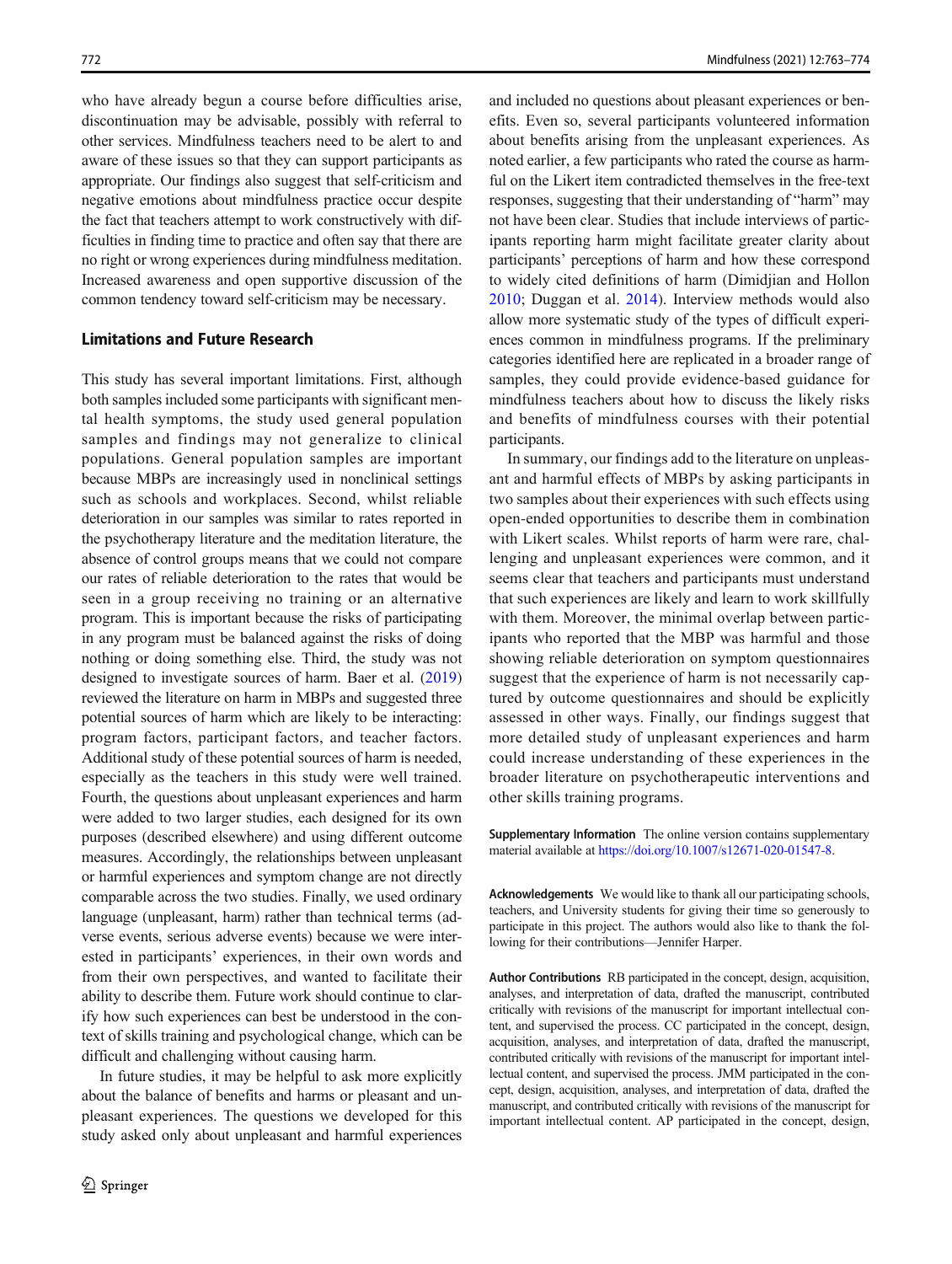<span id="page-10-0"></span>acquisition, analyses, and interpretation of data, drafted the manuscript, and contributed critically with revisions of the manuscript for important intellectual content. LT participated in the concept, design, acquisition, analyses, and interpretation of data, drafted the manuscript, and contributed critically with revisions of the manuscript for important intellectual content. AT participated in the concept, design, acquisition, analyses, and interpretation of data, drafted the manuscript, and contributed critically with revisions of the manuscript for important intellectual content. WK has full access to the study data and takes responsibility for the integrity of the data and the accuracy of the data analysis. He obtained funding, participated in the concept, design, acquisition, analyses, and interpretation of data, drafted the manuscript, contributed critically with revisions of the manuscript for important intellectual content, and supervised the process.

The MYRIAD Team authorship comprises of Matthew Allwood, Louise Auckland, Daniel Brett, Triona Casey, Katherine De Wilde, Eleanor-Rose Farley, Katie Fletcher, Nils Kappleman, Suzannah Laws, Liz Lord, Emma Medlicott, Lucy Palmer, Ariane Petit, Isobel Pryor-Nitsch, Lucy Radley, Anam Raja, Jeremy Shackleford, Anna Sonley, Lucy Warriner, Mark Williams, Marc Bennett, Tim Dalgleish, Darren Dunning, Kirsty Griffiths, Tamsin Ford, Rachel Knight, Maris Vainre, Saz Ahmed, Sarah-Jayne Blakemore, Lucy Foulkes, Cait Griffin, Jovita Leung, Elizabeth Nuthall, Ashok Sakhardande, Obioha C Ukoumunne, Susan Ball, Sarah Byford, Poushali Ganguli, Mark Greenberg, Russell Viner, Jenna Parker, Bianca Piera Pi-Sunyer, Stephanie Wilde and Brian Wainman. These individuals have worked across the MYRIAD strategic award "Promoting Mental Health and Building Resilience in Adolescence: Investigating Mindfulness and Attentional Control", and they are acknowledged as group authors in this paper for their substantial contributions to the project in accordance with the MYRIAD Dissemination Protocol.

Funding This study was funded by the Wellcome Trust Grant WT104908/Z/14/Z and supported by the NIHR Oxford Health Biomedical Research Centre.

Data Availability Following the International Committee of Medical Journal Editors (ICMJE), all of the individual anonymized and completely de-identified participant data are available for any analytical purpose that is related to achieve aims in the present study upon reasonable request to researchers (a) who provide a methodologically sound proposal and (b) whose proposed use of the data has been approved by an independent ethical review committee. The database will be provided by the corresponding author to interested researchers that meet the aforementioned criteria.

#### Compliance with Ethical Standards

Conflict of Interest Ruth Baer is affiliated with the Oxford Mindfulness Centre and receives occasional payments for training workshops and presentations related to mindfulness. She also receives royalties for several books related to mindfulness. Jesus Montero-Marin is affiliated with the Oxford Mindfulness Centre and funded by the Wellcome Trust on a strategic award exploring the role of mindfulness training in adolescence. He does not receive additional remuneration for training workshops or presentations related to mindfulness. At the time the study was conducted, Catherine Crane, Alice Tickell, Alice Phillips, Laura Taylor, and the MYRIAD team were affiliated with the Oxford Mindfulness Centre and funded by the Wellcome Trust on a strategic award exploring the role of mindfulness training in adolescence. They did not receive additional remuneration for training workshops or presentations related to mindfulness. Willem Kuyken is the director of the Oxford Mindfulness Centre. He receives payments for training workshops and presentations related to mindfulness and donates all such payments to the Oxford Mindfulness

Foundation, a charitable trust that supports the work of the Oxford Mindfulness Centre. Willem Kuyken was until 2015 an unpaid Director of the Mindfulness Network Community Interest Company and gave evidence to the UK Mindfulness All Party Parliamentary Group.

Ethical Approval This study was conducted according to the Declaration of Helsinki and its later amendments and modifications or comparable ethical standards. It was submitted and approved by the University of Oxford Research Ethics Committee (ref. numbers: MS-IDREC-C1-2015-048 and R52786/RE001), respecting all the criteria for all research conducted on human beings.

Informed Consent All the study participants evidenced their agreement by signing the corresponding informed consent form. Participants could withdraw from the study at any time after they had filled out the questionnaires, on request.

Disclaimer The Wellcome Trust and NIHR Oxford Health Biomedical Research Centre had no role in the design and conduct of the study; collection, management, analysis, and interpretation of the data; preparation, review, or approval of the manuscript; and decision to submit the manuscript for publication.

Open Access This article is licensed under a Creative Commons Attribution 4.0 International License, which permits use, sharing, adaptation, distribution and reproduction in any medium or format, as long as you give appropriate credit to the original author(s) and the source, provide a link to the Creative Commons licence, and indicate if changes were made. The images or other third party material in this article are included in the article's Creative Commons licence, unless indicated otherwise in a credit line to the material. If material is not included in the article's Creative Commons licence and your intended use is not permitted by statutory regulation or exceeds the permitted use, you will need to obtain permission directly from the copyright holder. To view a copy of this licence, visit [http://creativecommons.org/licenses/by/4.0/.](https://doi.org/)

# References

- Baer, R., Crane, C., Miller, E., & Kuyken, W. (2019). Doing no harm in mindfulness-based programs: conceptual issues and empirical findings. Clinical Psychology Review, 71, 101–114. [https://doi.org/10.](https://doi.org/10.1016/j.cpr.2019.01.001) [1016/j.cpr.2019.01.001.](https://doi.org/10.1016/j.cpr.2019.01.001)
- Banks, K., Newman, E., & Saleem, J. (2015). Overview of the research on mindfulness-based interventions for treating symptoms of posttraumatic stress disorder: a systematic review. Journal of Clinical Psychology, 71(10), 935–963. <https://doi.org/10.1002/jclp.22200>.
- Bergin, A. E. (1966). Some implications of psychotherapy research for therapeutic practice. Journal of Abnormal Psychology, 71(4), 235-246. [https://doi.org/10.1037/h0023577.](https://doi.org/10.1037/h0023577)
- Brooker, J., Julian, J., Webber, L., Chan, J., Shawyer, F., & Meadows, G. (2012). Evaluation of an occupational mindfulness program for staff employed in the disability sector in Australia. *Mindfulness*, 4(2), 122–136. <https://doi.org/10.1007/s12671-012-0112-7>.
- Connell, J. & Barkham, M. (2007). CORE-10 User Manual, Version 1.1. CORE System Trust & CORE Information Management Systems Ltd.
- Crane, C., Ganguli, P., Ball, S., Taylor, L., Blakemore, S. J., Byford, S., Dalgleish, T., Ford, T., Greeenberg, M., Kuyken, W., Lord, L., Montero-Marin, J., Sonley, A., Ukoumunne, O. C., & Williams, J. M. G. (2020). Training school teachers to deliver a mindfulness program: exploring scalability, acceptability, effectiveness, and